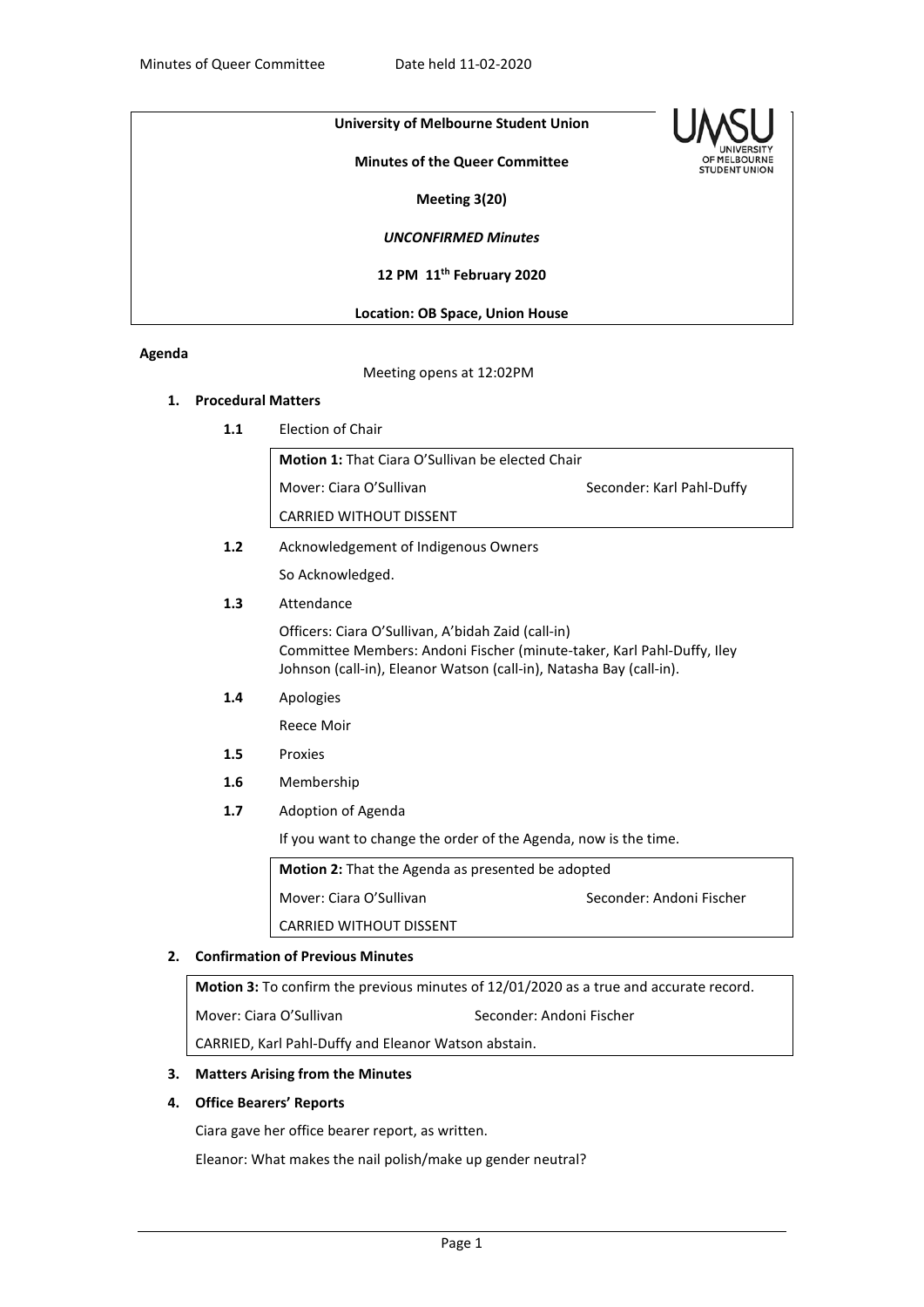Ciara: the advertising and marketing is all gender neutral and the company donates a percentage of their profits to charities and organisations helping trans and nonbinary people.

Ciara: Zine might not be printed for Summerfest, that's not a big deal, it's just an environmentally friendly online zine lol. Will have A5 info sheets though.

Speed friending will be happening!

Karl asks about the location, Ciara says it will be in the same spot as last year, but we will work to make it more accessible.

**Motion 4:** To approve and accept the Office Bearers Reports (and recommendations)

Mover: Ciara O'Sullivan Seconder: Andoni Fischer

CARRIED WITHOUT DISSENT

#### **5. Motions on Notice**

.

**Motion 5:** To approve up to \$300 expenditure from the Special Events and Projects line for supplies for the Bubble Teas with the LGBTs picnic.

Mover: Ciara O'Sullivan Seconder: Karl Pahl-Duffy

CARRIED WITHOUT DISSENT

**Motion 6:** To approve up to \$100 from the Orientation budget line for speed friending snacks.

Mover: Ciara O'Sullivan Seconder: Karl Pahl-Duffy

CARRIED WITHOUT DISSENT

Eleanor: How many people were there last year? Ciara: about 40, I helped run it last year.

**Motion 7:** To authorise the expenditure of up to \$3,600 from the Special Projects and Events budget line on food and drink cards for G&Ts with the LGBTs.

Mover: Ciara O'Sullivan Seconder: Karl Pahl-Duffy

CARRIED WITHOUT DISSENT

Ciara has asked comms to make the event less alcohol centric, to make it clear you can get soft drinks, and there's okonomiyaki (OKONOMIYAKI IS OKONOMI-BACK-I)

Iley: how often are we running it?

Ciara: still every 2 weeks.

**Motion 8:** To approve up to \$7,000 from the Collectives budget line to spend on food and drinks for Queer Lunch every Wednesday.

Mover: Ciara O'Sullivan Seconder: Karl Pahl-Duffy

CARRIED WITHOUT DISSENT

Karl: are we still using pronto's for that?

Ciara: yes.

Eleanor: because it getting bigger, are we getting an arts lab for that?

Ciara: yes, we've booked the arts lab for all of semester 1 bar one day, for semester two we will have it much less as later in semester there are workshops that need to be run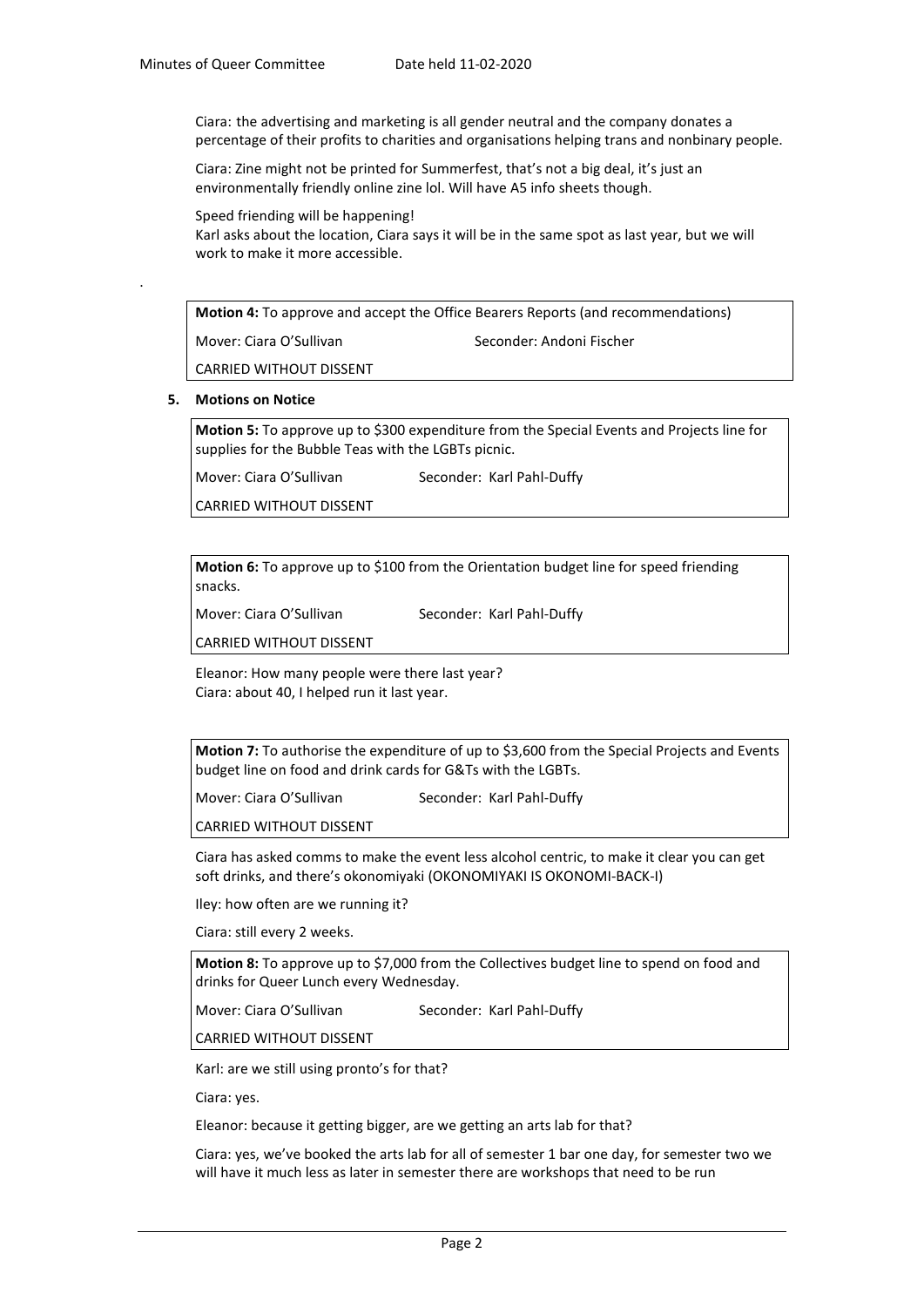Karl: is there any way we can book the meeting rooms for semester two?

Ciara: We need to talk to POC about that because they have their lunch at the same time in those rooms, there's just limited space to compromise because there's limited space and there are so many collectives running in other times. We need to keep the time constant so that people can show up.

Eleanor: is there more room now for people to stand around in the queer space?

Ciara: yeah a little. We have lots of options to mitigate these issues but no real solution.

**Motion 9:** To approve up to \$960 from the Collectives budget line to spend on food and drinks for QxDisabilities collective, QPoF collective, and Trans Collective every week during semester.

Mover: Ciara O'Sullivan Seconder: Karl Pahl-Duffy

CARRIED WITHOUT DISSENT

Eleanor: have we got a time for trans collective? Ciara: 2-3pm is what I've booked, but can change if need be.

**Motion 10:** To approve up to \$1,260 from the Collectives budget line to fund speakers, food, political actions, and workshops for Queer Political Action Collective.

Mover: Ciara O'Sullivan Seconder: Karl Pahl-Duffy

CARRIED WITHOUT DISSENT

Ciara: the figures here are based on what POC used last year to fund their workshops. We can still pay people to run these workshops, they will just need to have and ABN and we'll have to run it past HR and legal. We're thinking of running both student lead and external workshops.

Karl: are there any sort of specific event that have already been planned?

Ciara: I was thinking of doing something related to rad sex consent week and I have been talking to the women's department about that. I also wanted to see if we could get a trans student to run a workshop during week of trans day of visibility. There's also something in the works with media and disabilities. Andie Moore is our coordinator for it, so I'm sure they have ideas also.

Ciara: part of this fund can be used to fund political action when need be, depends on what happens and how we need to react.

Eleanor: is this a strict budget, or can we expand it in the future

Ciara: we should have money left over from other areas, and if need be we can reach out to student's council.

### **6. Other Business**

6.1 The Zine

Ciara: please write submissions. As said before, it's a bit late this year because I have been #dying, but there will be a digital copy by Summerfest at the very the least, and something by winterfest, and I'll have little a5 sheets of what we do for Summerfest too.

#### 6.2 Summerfest Volunteers

Ciara: I'm looking for volunteers on the 26th